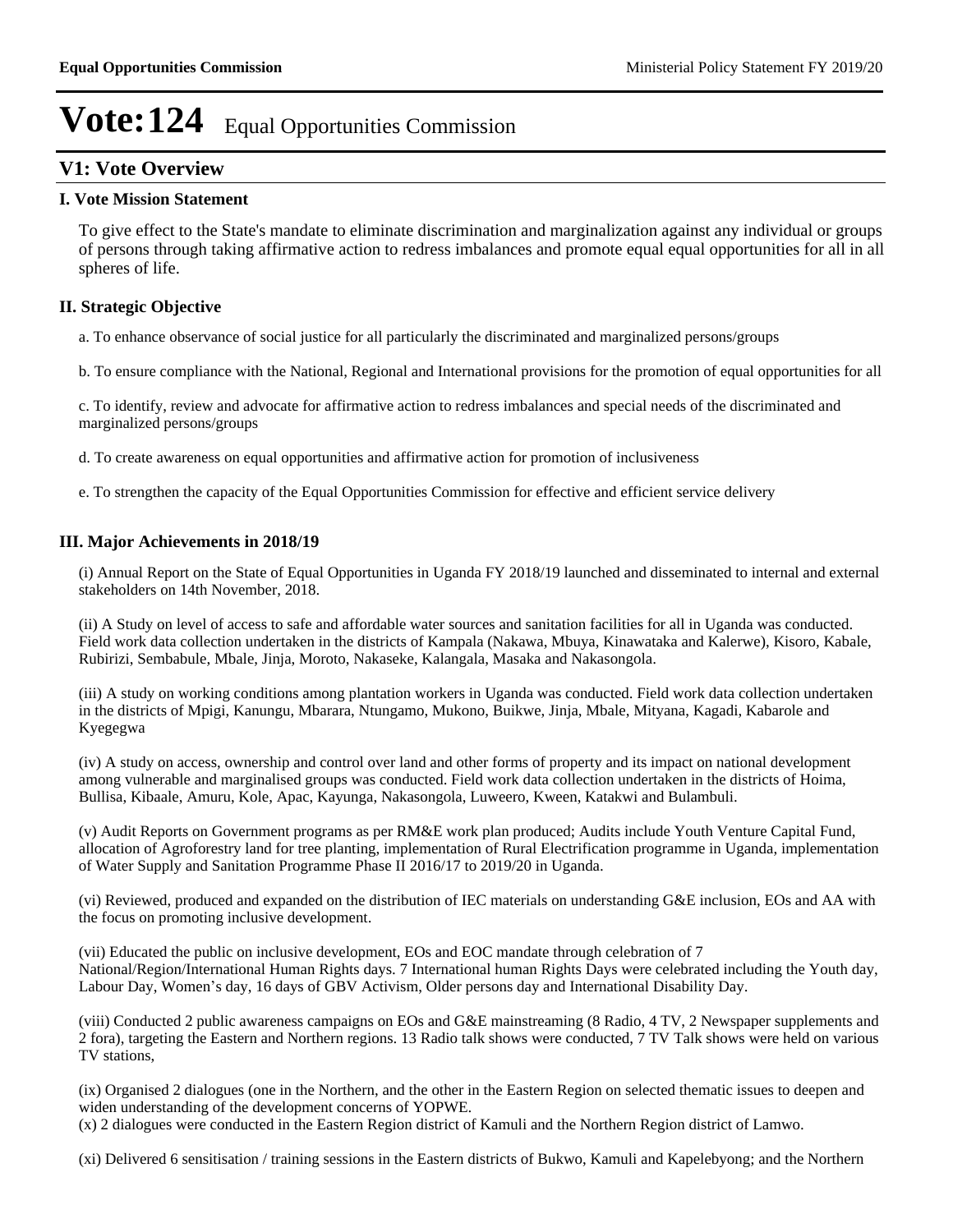districts of Maracha, Kwania and Lamwo on G & E mainstreaming and other EO related concepts, targeting LG Politicians and technocrats, YOPWE, CSOs, FBOs, private sector institutions and the Media fraternity.

(xii) Assessed Sector BFPs for Gender and Equity Compliance for the FY 18 Sectors. Out of the 18 sectors assessed, demonstrated progressive improvement while 7 registered a decline in compliance with gender and equity requirements. Four of the sectors scored at least 70% and these included; Social Development, Education, Health and Justice, Law and Order. On the other hand, 5 of the sectors scored between 60%-68% while 8 sectors scored between 50% and 59%. Only one sector did not meet the minimum requirements i.e. Lands Housing and Urban Development (32%).

(xiii) Developed gender and equity compacts for Sectors - 02 Compacts i.e. Accountability & Public Sector Management

(xiv) Strengthened the Capacity of 20 MDAs on Compliance with Gender and Equity requirements for FY 2019/2020. Trained 18 LGs covering Eastern and Central Uganda including Makidye, Mukono, Nansana, Buvuma, Buikwe, Entebbe, Mubende, Kaliro, Namayingo, Bungiri, Iganga, Kamuli among others.

(xv) Trained Assessors in gender and Equity Compliance for the FY 2019/2020. Twenty (20) Assessors were trained and subsequently participated in the Assessment of Sector BFPs for FY 2019/2020

(xvi) Twenty one (21) tribunal/ADR sessions were conducted at the Half of the Year at EOC headquarters, Wakiso, Kayunga, Mayuge, Pakwach, Namayingo and Kasese.

(xvii) Acquisition of the laws for review, including purchase of relevant laws and subscription to the Gazette. There was renewal of membership to professional legal bodies i.e. ULS, EALS, and renewal of Practicing Certificates.

(xviii) Two (2) Policies and 2 existing Laws/Bills in a selected sector examined focusing on their compliance with equal opportunities and recommendations made to the respective MDAs and LGs. Two Bills were internally reviewed i.e. Marriage and Divorce Bill, 2015 and the Administration of Judiciary Bill 2018.

(xix) Investigations were conducted in 70 complaints in the districts of Mbale, Kapchorwa, Sironko, Tororo, Manafwaa and Kampala.

(xx) Four (4) motor vehicles for the Members of the Commission and one (1) motorcycle for the Office Attendant were procured.

# **IV. Medium Term Plans**

The Commission's 5 year Strategic Plan was reviewed and aligned to NDPII to address issues of Sustainable Development Goals (SDGs) that were adopted in September 2015. The medium term interventions include;

(i) Opening up Regional Offices for Equity purposes of reaching out to marginalized people in rural areas. Plans are under way to partner with Local governments to establish coordination offices in regions. For the start, the Commission will reach out to all districts by establishing a Liaison office at the district through the office of DCDO to receive, register and forward complaints to EOC for further action and address all other issues relating to discrimination and Marginalization.

(ii) Fast tracking the use of ICT by acquiring ICT equipment, training staff both male and female in gender and equity budgeting and planning.

(iii) Roll-out HIV/AIDS workplace policy

(iv) Monitor compliance to equal opportunities and inclusivity standards in social service sectors

(v) Increase public awareness on EOs and EOC mandate through celebration of eight National/Regional/International human rights days (International day of Indigenous minority groups, Youth day, Older persons, International day of disability, 16 days of activism and International human rights day, women's day, International labor day, Day of the African Child)

(vi) Construction of washrooms at the EOC headquarters 1 for Male, 1 for PWDs and 2 for females and establishment of child care centre for both staff and clients.

(vii) Strengthen legal support and complaint redress mechanisms

(viii) Review and assessment of bills, laws and policies to ensure compliance with equal opportunities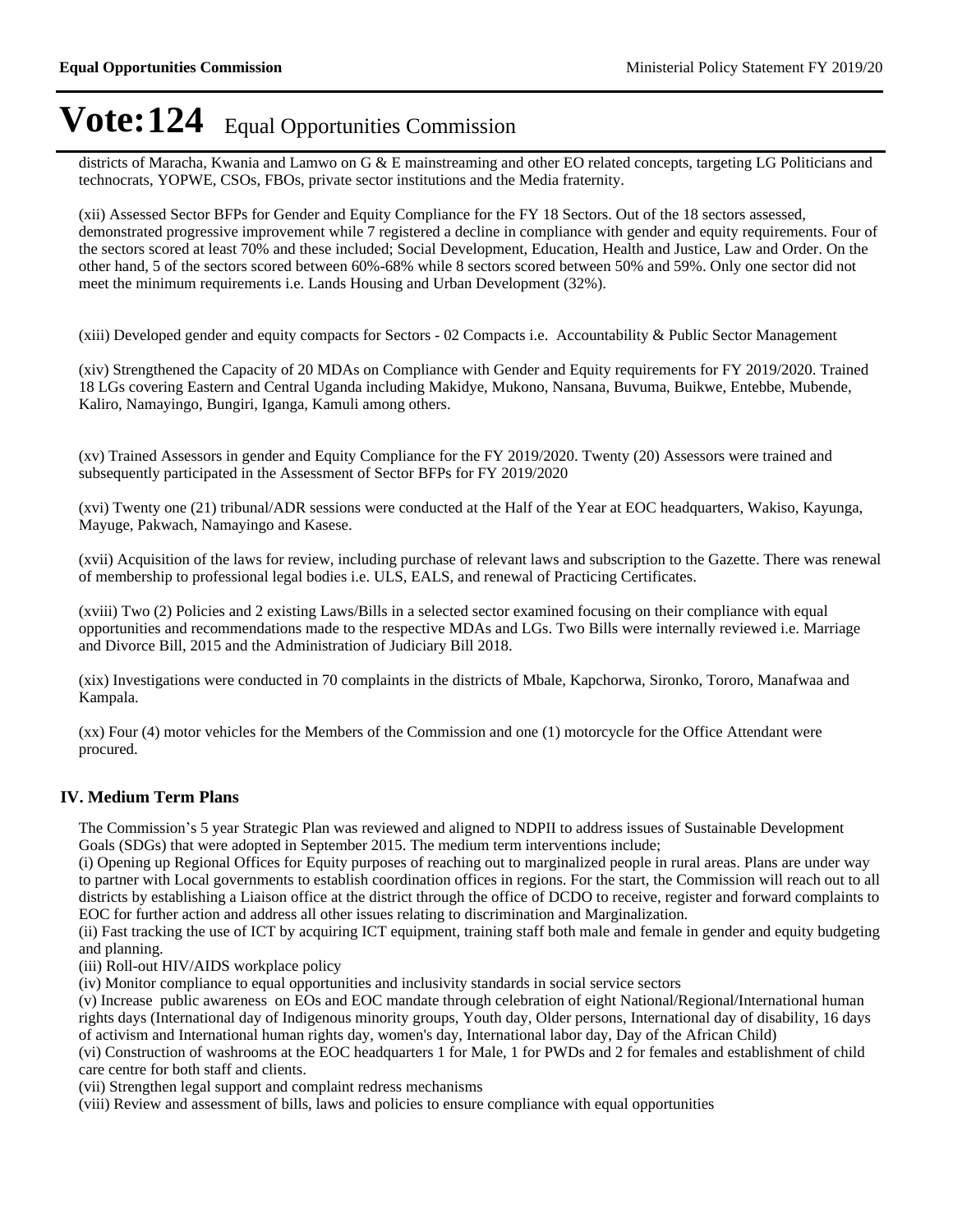# **V. Summary of Past Performance and Medium Term Budget Allocations**

**Table 5.1: Overview of Vote Expenditures (UShs Billion)**

|                  |                                                      |                    |               | 2018/19                                   |         | <b>MTEF Budget Projections</b> |         |         |         |
|------------------|------------------------------------------------------|--------------------|---------------|-------------------------------------------|---------|--------------------------------|---------|---------|---------|
|                  |                                                      | 2017/18<br>Outturn | <b>Budget</b> | <b>Approved Expenditure</b><br>by End Dec | 2019/20 | 2020/21                        | 2021/22 | 2022/23 | 2023/24 |
| <b>Recurrent</b> | Wage                                                 | 2.962              | 2.967         | 1.483                                     | 2.967   | 3.115                          | 3.271   | 3.434   | 3.606   |
|                  | Non Wage                                             | 4.067              | 8.468         | 3.889                                     | 8.955   | 10.299                         | 12.358  | 14.830  | 17.796  |
| Devt.            | GoU                                                  | 0.300              | 1.300         | 1.300                                     | 1.300   | 1.560                          | 1.560   | 1.560   | 1.560   |
|                  | Ext. Fin.                                            | 0.000              | 0.000         | 0.000                                     | 0.000   | 0.000                          | 0.000   | 0.000   | 0.000   |
|                  | <b>GoU</b> Total                                     | 7.329              | 12.735        | 6.672                                     | 13.222  | 14.974                         | 17.189  | 19.824  | 22.962  |
|                  | <b>Total GoU+Ext Fin (MTEF)</b>                      | 7.329              | 12.735        | 6.672                                     | 13.222  | 14.974                         | 17.189  | 19.824  | 22.962  |
|                  | Arrears                                              | 0.000              | 0.437         | 0.429                                     | 0.000   | 0.000                          | 0.000   | 0.000   | 0.000   |
|                  | <b>Total Budget</b>                                  | 7.329              | 13.172        | 7.101                                     | 13.222  | 14.974                         | 17.189  | 19.824  | 22.962  |
|                  | <b>A.I.A Total</b>                                   | N/A                | N/A           | N/A                                       | N/A     | N/A                            | N/A     | N/A     | N/A     |
|                  | <b>Grand Total</b>                                   | 7.329              | 13.172        | 7.101                                     | 13.222  | 14.974                         | 17.189  | 19.824  | 22.962  |
|                  | <b>Total Vote Budget</b><br><b>Excluding Arrears</b> | 7.329              | 12.735        | 6.672                                     | 13.222  | 14.974                         | 17.189  | 19.824  | 22.962  |

# **VI. Budget By Economic Clasification**

**Table V6.1 2018/19 and 2019/20 Budget Allocations by Item**

|                                        |        |          | 2018/19 Approved Budget |              |        | 2019/20 Draft Estimates |              |
|----------------------------------------|--------|----------|-------------------------|--------------|--------|-------------------------|--------------|
| <b>Billion Uganda Shillings</b>        | GoU    | Ext. Fin | AIA                     | <b>Total</b> | GoU    | Ext. Fin                | <b>Total</b> |
| <b>Output Class: Outputs Provided</b>  | 11.435 | 0.000    | 0.000                   | 11.435       | 11.922 | 0.000                   | 11.922       |
| 211 Wages and Salaries                 | 4.206  | 0.000    | 0.000                   | 4.206        | 4.036  | 0.000                   | 4.036        |
| 212 Social Contributions               | 0.313  | 0.000    | 0.000                   | 0.313        | 0.240  | 0.000                   | 0.240        |
| 213 Other Employee Costs               | 1.200  | 0.000    | 0.000                   | 1.200        | 1.322  | 0.000                   | 1.322        |
| 221 General Expenses                   | 2.489  | 0.000    | 0.000                   | 2.489        | 2.138  | 0.000                   | 2.138        |
| 222 Communications                     | 0.106  | 0.000    | 0.000                   | 0.106        | 0.075  | 0.000                   | 0.075        |
| 223 Utility and Property Expenses      | 0.074  | 0.000    | 0.000                   | 0.074        | 0.599  | 0.000                   | 0.599        |
| 224 Supplies and Services              | 0.023  | 0.000    | 0.000                   | 0.023        | 0.030  | 0.000                   | 0.030        |
| 225 Professional Services              | 0.534  | 0.000    | 0.000                   | 0.534        | 0.506  | 0.000                   | 0.506        |
| 227 Travel and Transport               | 2.280  | 0.000    | 0.000                   | 2.280        | 2.536  | 0.000                   | 2.536        |
| 228 Maintenance                        | 0.210  | 0.000    | 0.000                   | 0.210        | 0.390  | 0.000                   | 0.390        |
| 282 Miscellaneous Other Expenses       | 0.000  | 0.000    | 0.000                   | 0.000        | 0.050  | 0.000                   | 0.050        |
| <b>Output Class: Capital Purchases</b> | 1.300  | 0.000    | 0.000                   | 1.300        | 1.300  | 0.000                   | 1.300        |
| 312 FIXED ASSETS                       | 1.300  | 0.000    | 0.000                   | 1.300        | 1.300  | 0.000                   | 1.300        |
| <b>Output Class: Arrears</b>           | 0.437  | 0.000    | 0.000                   | 0.437        | 0.000  | 0.000                   | 0.000        |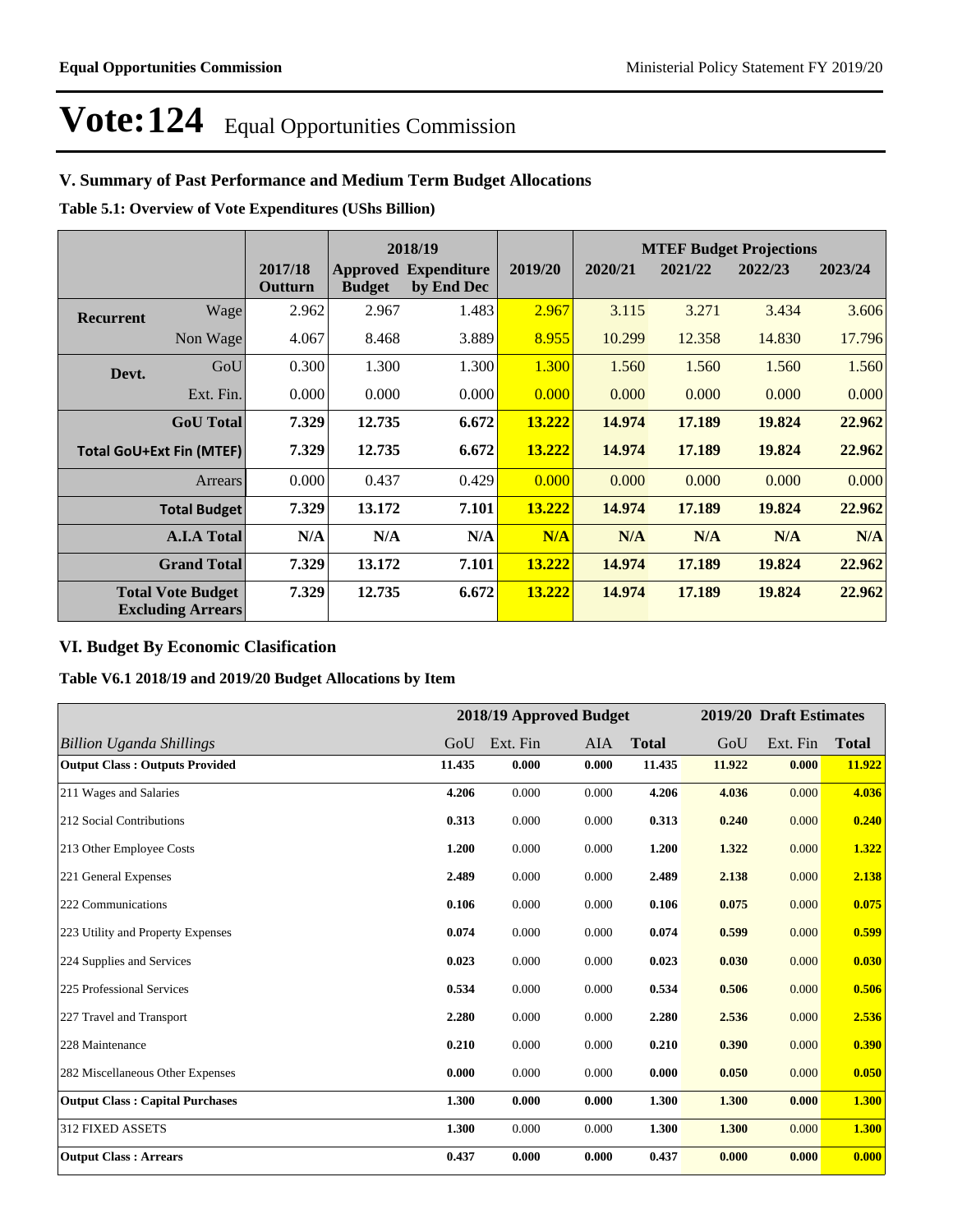| <b>321 DOMESTIC</b>            | 0.437  | 0.000 | 0.000 | 0.437  | 0.000  | 0.000 | 0.000  |
|--------------------------------|--------|-------|-------|--------|--------|-------|--------|
| <b>Grand Total:</b>            | 13.172 | 0.000 | 0.000 | 13.172 | 13.222 | 0.000 | 13.222 |
| <b>Total excluding Arrears</b> | 12.735 | 0.000 | 0.000 | 12.735 | 13.222 | 0.000 | 13.222 |

### **VII. Budget By Programme And Subprogramme**

#### **Table V7.1: Past Expenditure Outturns and Medium Term Projections by Programme and SubProgramme**

| <b>Billion Uganda shillings</b>                                             |                                     | FY 2018/19                       |                                   |                                             | <b>Medium Term Projections</b> |         |         |         |
|-----------------------------------------------------------------------------|-------------------------------------|----------------------------------|-----------------------------------|---------------------------------------------|--------------------------------|---------|---------|---------|
|                                                                             | <b>FY 2017/18</b><br><b>Outturn</b> | <b>Approved</b><br><b>Budget</b> | <b>Spent By</b><br><b>End Dec</b> | 2019-20<br><b>Proposed</b><br><b>Budget</b> | 2020-21                        | 2021-22 | 2022-23 | 2023-24 |
| 07 Gender and Equity                                                        | 2.440                               | 3.774                            | 1.492                             | 4.164                                       | 4.708                          | 5.522   | 6.492   | 7.650   |
| 04 Research, Monitoring and Evaluation                                      | 0.862                               | 1.189                            | 0.484                             | 1.349                                       | 1.525                          | 1.788   | 2.102   | 2.477   |
| 05 Education, Training, Information and<br>Communication                    | 0.693                               | 1.166                            | 0.470                             | 1.317                                       | 1.491                          | 1.752   | 2.063   | 2.435   |
| 06 Complaince and reporting                                                 | 0.886                               | 1.418                            | 0.538                             | 1.499                                       | 1.692                          | 1.982   | 2.327   | 2.738   |
| 08 Redressing imbalances and<br>promoting equal opportunites for all        | 4.889                               | 9.398                            | 5.610                             | 9.058                                       | 10.266                         | 11.668  | 13.332  | 15.312  |
| 01 Statutory                                                                | 1.074                               | 1.162                            | 0.575                             | 1.856                                       | 2.058                          | 2.348   | 2.690   | 3.095   |
| 02 Legal Services and Investigations                                        | 0.432                               | 0.962                            | 0.362                             | 1.198                                       | 1.348                          | 1.571   | 1.836   | 2.152   |
| 03 Administration, Finance and Planning                                     | 3.084                               | 5.974                            | 3.374                             | 4.704                                       | 5.300                          | 6.188   | 7.246   | 8.505   |
| 1269 Strengthening the Capacity of Equal<br><b>Opportunities Commission</b> | 0.300                               | 1.300                            | 1.300                             | 1.300                                       | 1.560                          | 1.560   | 1.560   | 1.560   |
| <b>Total for the Vote</b>                                                   | 7.329                               | 13.172                           | 7.101                             | 13.222                                      | 14.974                         | 17.189  | 19.824  | 22.962  |
| <b>Total Excluding Arrears</b>                                              | 7.329                               | 12.735                           | 6.672                             | 13.222                                      | 14.974                         | 17.189  | 19.824  | 22.962  |

# **VIII. Programme Performance and Medium Term Plans**

### **Table V8.1: Programme Outcome and Outcome Indicators ( Only applicable for FY 2019/20)**

| <b>Programme:</b>                 | 07 Gender and Equity                                                                                                                                                                                                                                                                                                                                                                                       |                 |                  |                            |            |            |  |  |  |
|-----------------------------------|------------------------------------------------------------------------------------------------------------------------------------------------------------------------------------------------------------------------------------------------------------------------------------------------------------------------------------------------------------------------------------------------------------|-----------------|------------------|----------------------------|------------|------------|--|--|--|
| <b>Programme Objective</b><br>: ا | 1. To identify, review and advocate for affirmative action to redress imbalances and special needs of the<br>discriminated and marginalized persons/groups<br>2. To ensure compliance with the National, Regional and International provisions for the promotion of<br>equal opportunities for all.<br>3. To create awareness on equal opportunities and affirmative action for promotion of inclusiveness |                 |                  |                            |            |            |  |  |  |
| <b>Responsible Officer:</b>       | Ag. Head of Department, Research Monitoring and Evaluation                                                                                                                                                                                                                                                                                                                                                 |                 |                  |                            |            |            |  |  |  |
|                                   | <b>Programme Outcome:</b> MDAs` responsiveness to Gender and Equity compliance demonstrated                                                                                                                                                                                                                                                                                                                |                 |                  |                            |            |            |  |  |  |
|                                   | Sector Outcomes contributed to by the Programme Outcome                                                                                                                                                                                                                                                                                                                                                    |                 |                  |                            |            |            |  |  |  |
|                                   | 1. Increased compliance to labour laws, regulations and standards                                                                                                                                                                                                                                                                                                                                          |                 |                  |                            |            |            |  |  |  |
|                                   |                                                                                                                                                                                                                                                                                                                                                                                                            |                 |                  | <b>Performance Targets</b> |            |            |  |  |  |
|                                   | 2019/20<br>2020/21<br>2021/22<br><b>Outcome Indicators</b>                                                                                                                                                                                                                                                                                                                                                 |                 |                  |                            |            |            |  |  |  |
|                                   |                                                                                                                                                                                                                                                                                                                                                                                                            | <b>Baseline</b> | <b>Base year</b> | <b>Target</b>              | Projection | Projection |  |  |  |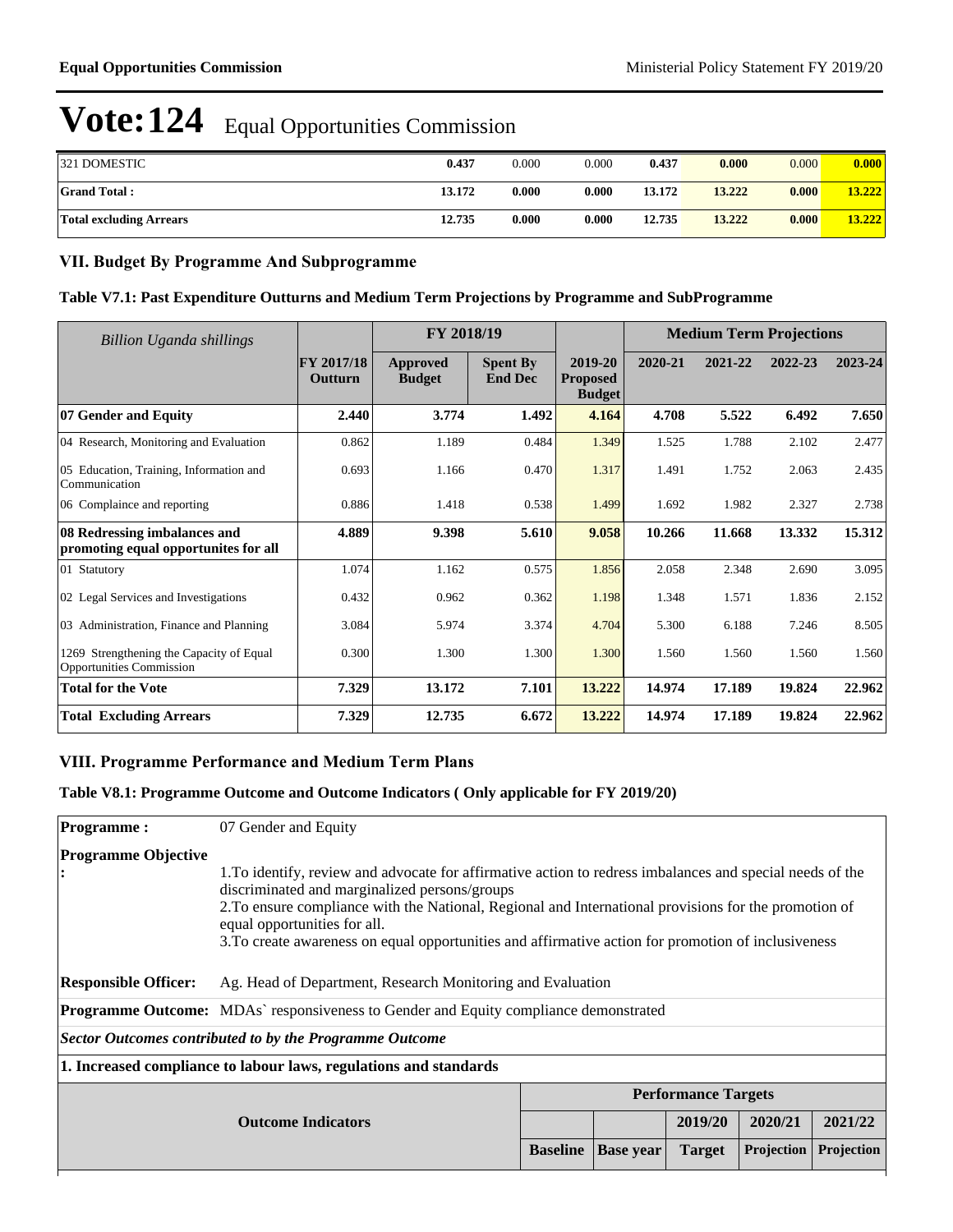|                                                                                                                           | • Percentage MDA compliance to gender and equity principles and standards                                                               |                 |                  | 50%                        | 55%        | 55%        |  |
|---------------------------------------------------------------------------------------------------------------------------|-----------------------------------------------------------------------------------------------------------------------------------------|-----------------|------------------|----------------------------|------------|------------|--|
| SubProgramme: 04 Research, Monitoring and Evaluation                                                                      |                                                                                                                                         |                 |                  |                            |            |            |  |
|                                                                                                                           | Output: 04 Monitoring, Evaluation and compliance with equal opportunities                                                               |                 |                  |                            |            |            |  |
| Number of Public and private/NGO institutions monitored for G&E compliance                                                | 1                                                                                                                                       | $\mathbf{1}$    | 1                |                            |            |            |  |
| Opportunities standards and regulations                                                                                   | Percentage of Sector Budget Framework Papers and Ministerial Policy Statements compliant with Equal                                     |                 |                  | 50%                        | 55%        | 55%        |  |
|                                                                                                                           | SubProgramme: 05 Education, Training, Information and Communication                                                                     |                 |                  |                            |            |            |  |
|                                                                                                                           | Output: 05 Promotion of Public awareness on equal opportunities and affirmative action                                                  |                 |                  |                            |            |            |  |
|                                                                                                                           | Number of trainings on Equal Opportunities related concepts conducted                                                                   |                 |                  | 4                          | 5          | 6          |  |
| Number of Public Awareness Campaigns conducted                                                                            |                                                                                                                                         |                 |                  | 4                          | 8          | 12         |  |
|                                                                                                                           | <b>SubProgramme: 06 Complaince and reporting</b>                                                                                        |                 |                  |                            |            |            |  |
|                                                                                                                           | Output: 04 Monitoring, Evaluation and compliance with equal opportunities                                                               |                 |                  |                            |            |            |  |
|                                                                                                                           | Number of Public and private/NGO institutions monitored for G&E compliance                                                              |                 |                  | 17                         | 17         | 17         |  |
| Opportunities standards and regulations                                                                                   | Percentage of Sector Budget Framework Papers and Ministerial Policy Statements compliant with Equal                                     |                 |                  | 50%                        | 55%        | 55%        |  |
| <b>Programme:</b>                                                                                                         | 08 Redressing imbalances and promoting equal opportunites for all                                                                       |                 |                  |                            |            |            |  |
| <b>Programme Objective</b>                                                                                                | 1. To enhance observance of social justice for all particularly the discriminated and marginalized                                      |                 |                  |                            |            |            |  |
|                                                                                                                           | persons/groups.<br>2. To strengthen the capacity of the Equal Opportunities Commission for effective and efficient service<br>delivery. |                 |                  |                            |            |            |  |
| <b>Responsible Officer:</b>                                                                                               | Secretary to the Commission                                                                                                             |                 |                  |                            |            |            |  |
|                                                                                                                           | <b>Programme Outcome:</b> Equitable and inclusive social services promoted                                                              |                 |                  |                            |            |            |  |
|                                                                                                                           | <b>Sector Outcomes contributed to by the Programme Outcome</b>                                                                          |                 |                  |                            |            |            |  |
|                                                                                                                           | 1. Protection and provision of social support services to vulnerable groups enhanced                                                    |                 |                  |                            |            |            |  |
|                                                                                                                           |                                                                                                                                         |                 |                  | <b>Performance Targets</b> |            |            |  |
|                                                                                                                           | <b>Outcome Indicators</b>                                                                                                               |                 |                  | 2019/20                    | 2020/21    | 2021/22    |  |
|                                                                                                                           |                                                                                                                                         | <b>Baseline</b> | <b>Base year</b> | <b>Target</b>              | Projection | Projection |  |
|                                                                                                                           | • Percentage of marginalised persons participating in the development initiatives                                                       |                 |                  | 41%                        | 45%        | 45%        |  |
| • Percentage of marginalised persons accessing social justice                                                             |                                                                                                                                         |                 |                  | 45%                        | 45%        | 46%        |  |
| <b>SubProgramme: 01 Statutory</b>                                                                                         |                                                                                                                                         |                 |                  |                            |            |            |  |
|                                                                                                                           | <b>Output: 01 Policies, Advocacy and Tribunal Operations</b>                                                                            |                 |                  |                            |            |            |  |
| 24<br>Number of tribunal hearings conducted<br>25<br>30                                                                   |                                                                                                                                         |                 |                  |                            |            |            |  |
| Number of laws, policies and regulations reviewed for compliance<br>8<br>8                                                |                                                                                                                                         |                 |                  |                            |            |            |  |
|                                                                                                                           | <b>SubProgramme: 02 Legal Services and Investigations</b>                                                                               |                 |                  |                            |            |            |  |
|                                                                                                                           | Output: 02 Investigations and Follow up of cases and complaints                                                                         |                 |                  |                            |            |            |  |
|                                                                                                                           | Number of complaints resolved and nature of resolution                                                                                  |                 |                  | <b>200</b>                 | 200        | <b>200</b> |  |
| 70%<br>Proportion of received complaints and petitions investigated and resolved/referred by the Commission<br>70%<br>70% |                                                                                                                                         |                 |                  |                            |            |            |  |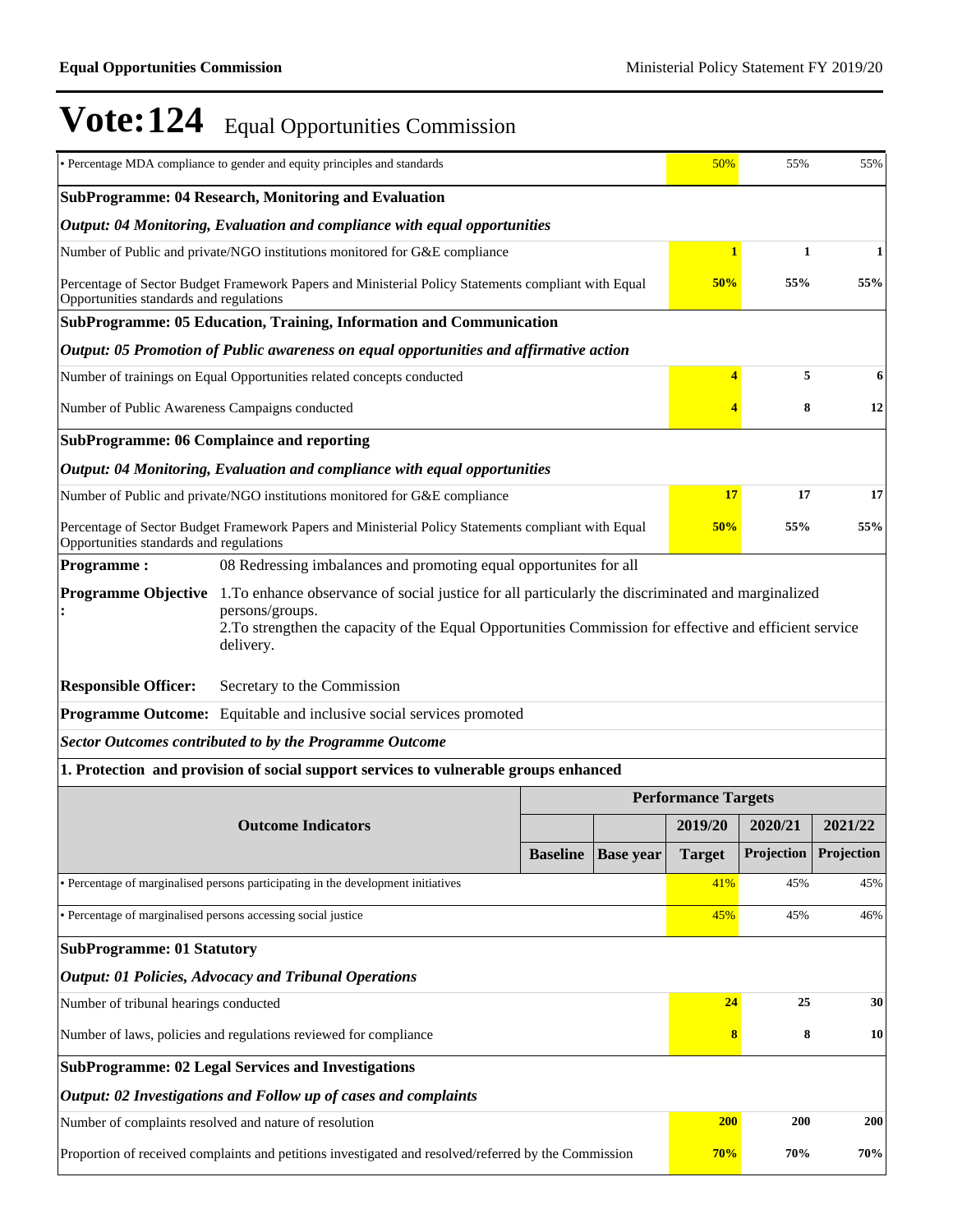### **IX. Major Capital Investments And Changes In Resource Allocation**

#### **Table 9.1: Major Capital Investment (Capital Purchases outputs over 0.5Billion)**

|                                                                                         | FY 2019/20   |                                                                                                                           |                                                                  |
|-----------------------------------------------------------------------------------------|--------------|---------------------------------------------------------------------------------------------------------------------------|------------------------------------------------------------------|
| <b>Appr. Budget and Planned Outputs</b>                                                 |              | <b>Proposed Budget and Planned</b><br><b>Outputs</b>                                                                      |                                                                  |
| <b>Vote 124 Equal Opportunities Commission</b>                                          |              |                                                                                                                           |                                                                  |
| <b>Program : 10 08 Redressing imbalances and promoting equal opportunites for all</b>   |              |                                                                                                                           |                                                                  |
| Development Project : 1269 Strengthening the Capacity of Equal Opportunities Commission |              |                                                                                                                           |                                                                  |
| Output: 10 08 75 Purchase of Motor Vehicles and Other Transport Equipment               |              |                                                                                                                           |                                                                  |
| <b>Procurement of Motor Vehicles</b>                                                    |              | Procured four (4) motor vehicles for the<br>Members of the Commission and one (1)<br>motorcycle for the Office Attendant. | <b>Motor Vehicles and Other Transport Equipment</b><br>purchased |
| <b>Total Output Cost(Ushs Thousand)</b>                                                 | 1,260,000    | 1,259,801                                                                                                                 | 939,574                                                          |
| Gou Dev't:                                                                              | 1,260,000    | 1,259,801                                                                                                                 | 939,574                                                          |
| Ext Fin:                                                                                | $\Omega$     | $\Omega$                                                                                                                  |                                                                  |
| A.I.A:                                                                                  | $\mathbf{0}$ | $\Omega$                                                                                                                  | $\Omega$                                                         |

### **X. Vote Challenges and Plans To Improve Performance**

#### **Vote Challenges**

i. The staff structure of the EOC is not yet filled despite the periodic recruitment that were done. The Commission has a 41% staffing gap against 65% recommended by MoPS.

ii. Inadequate funding has constrained the operations and interventions of the Commission.

iii. Lack of regional office limits accessibility to EOC services.

iv. Lack of office Space, the Commission is limited by office space.

### **Plans to improve Vote Performance**

Equal opportunities commission will strive to promote inclusive growth by reducing the challenges faced by the

discriminated/marginalized groups, both in terms of benefits enjoyed and in terms of access to opportunities for participation by:-1. Strengthening the capacity of state and non-state actors to mainstream equal opportunities and affirmative action in all policies, laws, plans, programmes, activities, practices, traditions cultures, usages and customs

2. Strengthening the Monitoring and Evaluation Framework as well as developing and implementing an integrated monitoring plan for all sub programs on issues of equal opportunities

3. Conducting community mobilization and outreach activities to popularize the work of the commission as well as handling complaints on discrimination and marginalization in all districts of Uganda.

4. Developing and implementing a National Equal Opportunities awareness week.

5. Continue lobbying development partners and other sectors to fund activities in the review of equal opportunities policy as well as research on issues relating to equal opportunities.

# **XI Off Budget Support**

**Table 11.1 Off-Budget Support by Sub-Programme**

#### N/A

### **XII. Vote Cross Cutting Policy And Other Budgetary Issues**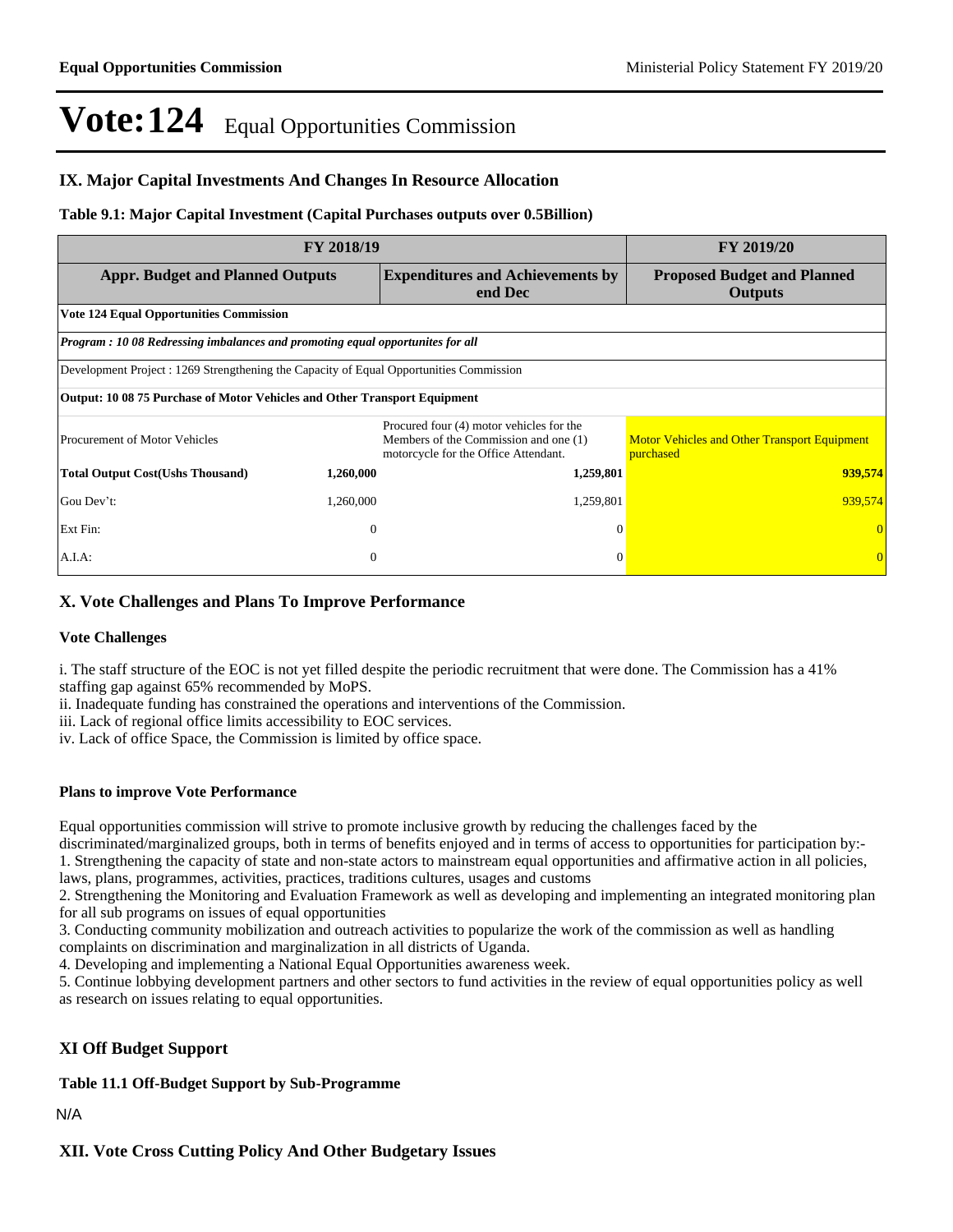# **Table 12.1: Cross- Cutting Policy Issues**

| <b>Issue Type:</b>                  | <b>HIV/AIDS</b>                                                                                                                                                                                            |
|-------------------------------------|------------------------------------------------------------------------------------------------------------------------------------------------------------------------------------------------------------|
| Objective:                          | To reduce discrimination and stigma among people living with HIV/AIDS in Uganda                                                                                                                            |
| <b>Issue of Concern:</b>            |                                                                                                                                                                                                            |
|                                     | People living with HIV/AIDS are often discriminated and Marginalized. Sensitization of the Public<br>on their rights and Obligations to report incidences of discrimination to the Commission.             |
| <b>Planned Interventions:</b>       | EOC will relay messages during commemoration of International and national days to sensitize the<br>public about HIV?AIDs.                                                                                 |
| <b>Budget Allocation (Billion):</b> | 0.080                                                                                                                                                                                                      |
| <b>Performance Indicators:</b>      | Number of complaints in regard to discrimination and marginalization registered                                                                                                                            |
| <b>Issue Type:</b>                  | Gender                                                                                                                                                                                                     |
| Objective:                          | To reduce Inequality inaccess, ownership and control of productive resources among Women,<br>Youths and Children, and Persons with Disability (PWD)                                                        |
| <b>Issue of Concern:</b>            | A number of Youth and Children, women and men, Older persons and PWDs are disadvantaged in<br>accessing and participating in government programmes.                                                        |
| <b>Planned Interventions:</b>       |                                                                                                                                                                                                            |
|                                     | Affirmative Action put in place to address challenges affecting Youth and Children, women and<br>men, Older persons and PWDs are disadvantaged in accessing and participating in government<br>programmes. |
| <b>Budget Allocation (Billion):</b> | 0.040                                                                                                                                                                                                      |
| <b>Performance Indicators:</b>      | Percentage of Youth and Children, women and men, Older persons and PWDs disadvantaged in<br>accessing and participating in government programmes.                                                          |

#### **XIII. Personnel Information**

#### **Table 13.1 Staff Establishment Analysis**

| <b>Title</b>                                                 | <b>Salary Scale</b> | <b>Number Of Approved Positions</b> | <b>Number Of Filled Positions</b> |
|--------------------------------------------------------------|---------------------|-------------------------------------|-----------------------------------|
| Commissioner Research, Monitoring EOC 1SE<br>$\&$ Evaluation |                     |                                     | $\Omega$                          |
| Commissioner, Compliance and<br>Reporting                    | EOC1E               |                                     | 0                                 |
| Vice Chairperson                                             | EOC <sub>1</sub> S  |                                     | $\bf{0}$                          |
| Senior Research officer                                      | EOC <sub>3</sub>    |                                     | 0                                 |
| Information and Communications<br>Officer                    | EOC4                |                                     | 0                                 |
| <b>Personal Secretary</b>                                    | EOC <sub>4</sub>    |                                     | $\mathbf{0}$                      |
| Driver                                                       | EOC <sub>8</sub>    | 11                                  | 10                                |

#### **Table 13.2 Staff Recruitment Plan**

| Post Title                                        | Salalry<br>Scale | No. Of<br>Approved<br><b>Posts</b> | $No$ Of<br>Filled Posts | Vacant<br>Posts | No. of Posts<br>Cleared for<br>Filling<br>FY2019/20 | <b>Gross Salary</b><br>Per Month<br>(UGX) | <b>Total Annual</b><br>Salary<br>(UGX) |
|---------------------------------------------------|------------------|------------------------------------|-------------------------|-----------------|-----------------------------------------------------|-------------------------------------------|----------------------------------------|
| Commissioner Research,<br>Monitoring & Evaluation | EOC 1SE          |                                    |                         |                 |                                                     | $\left($                                  |                                        |